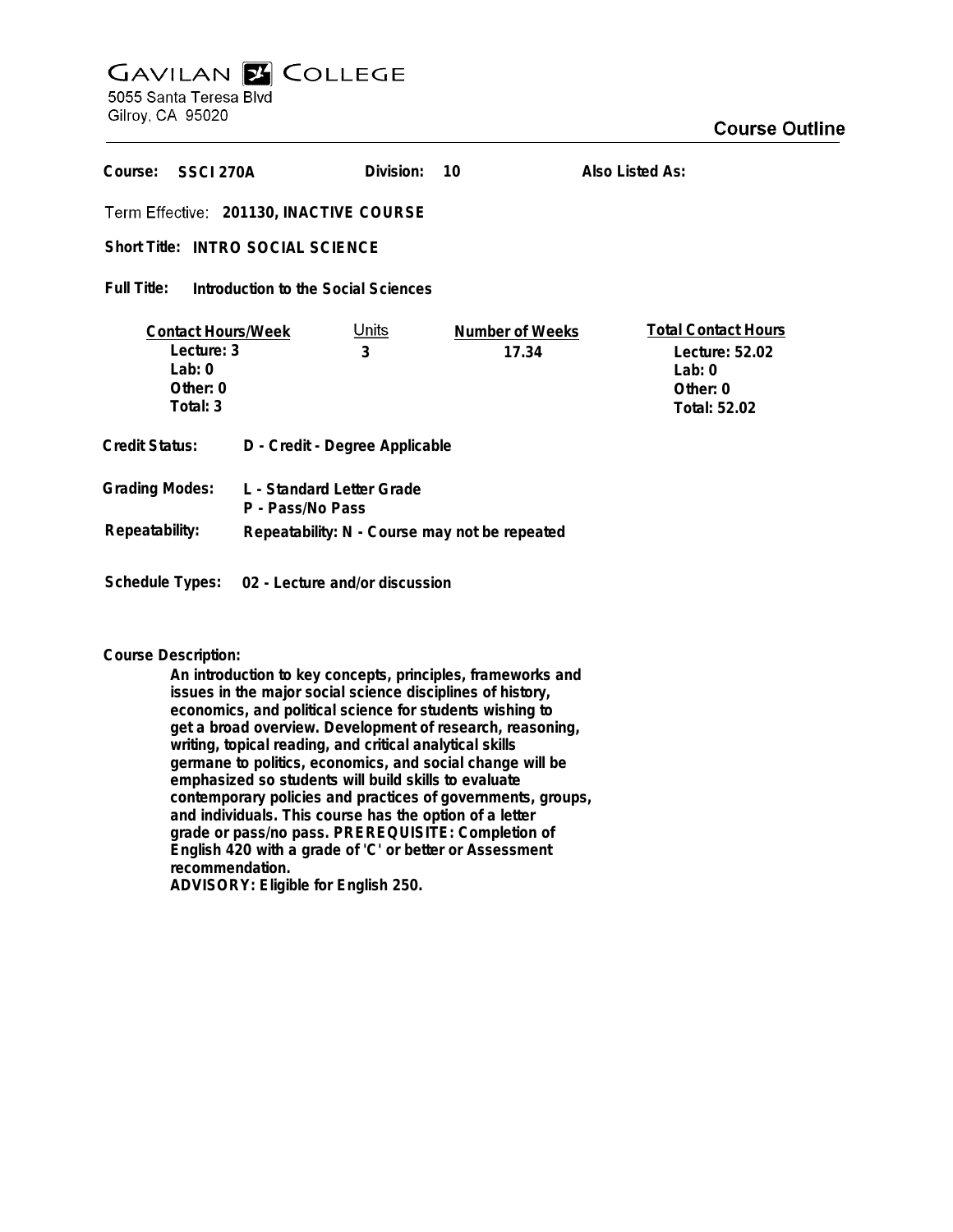**ARTICULATION and CERTIFICATE INFORMATION Associate Degree: GAV A3, effective 200630 CSU GE: IGETC: CSU TRANSFER: Not Transferable UC TRANSFER: Not Transferable PREREQUISITES: Completion of ENGL 420, as UG, with a grade of C or better. OR Score of 18 on CTEP Reading COREQUISITES: STUDENT LEARNING OUTCOMES: 1. Explain and use scientific method ILO: 2 Measure: project, exam 2. Identify differences, similarities in social sciences ILO: 2 Measure: written and oral reports, exams 3. Apply Bloom's Taxonomy and other theories to concrete situations in various life scenarios ILO: 6 Measure: written reports, role plays 4. Analyze traditional and revisionist approaches to history and compare historical varying historical methods and results ILO: 2, 6 Measure: written exams, reports, role-plays 5. Compare basic democratic processes with other government models; choose and practice democratic principles ILO: 2, 6 Measure: written exams, reports, research experimentation 6. Compare free enterprise capitalism and its effects to other economic models ILO: 2,6 Measure: written exams, reports, oral reports 7. Employ social sciences to propose means of social change**  $II$  O: 2 **Measure: written exams, reports, oral reports 8. Use social sciences to collect data and suggestion resolution for social problems ILO: 2, 4, 6 Measure: written exams, reports, role-plays TOPICS AND SCOPE: Inactive Course: 10/25/2010 WEEK 1 3 HOURS CONTENT: Introductions and social science's goals and & objectives, teacher introduction; student interviews/introductions. What is social science? World views, models, paradigms, and disciplines.**

**PERFORMANCE OBJECTIVES: Inventory the practical applications of social**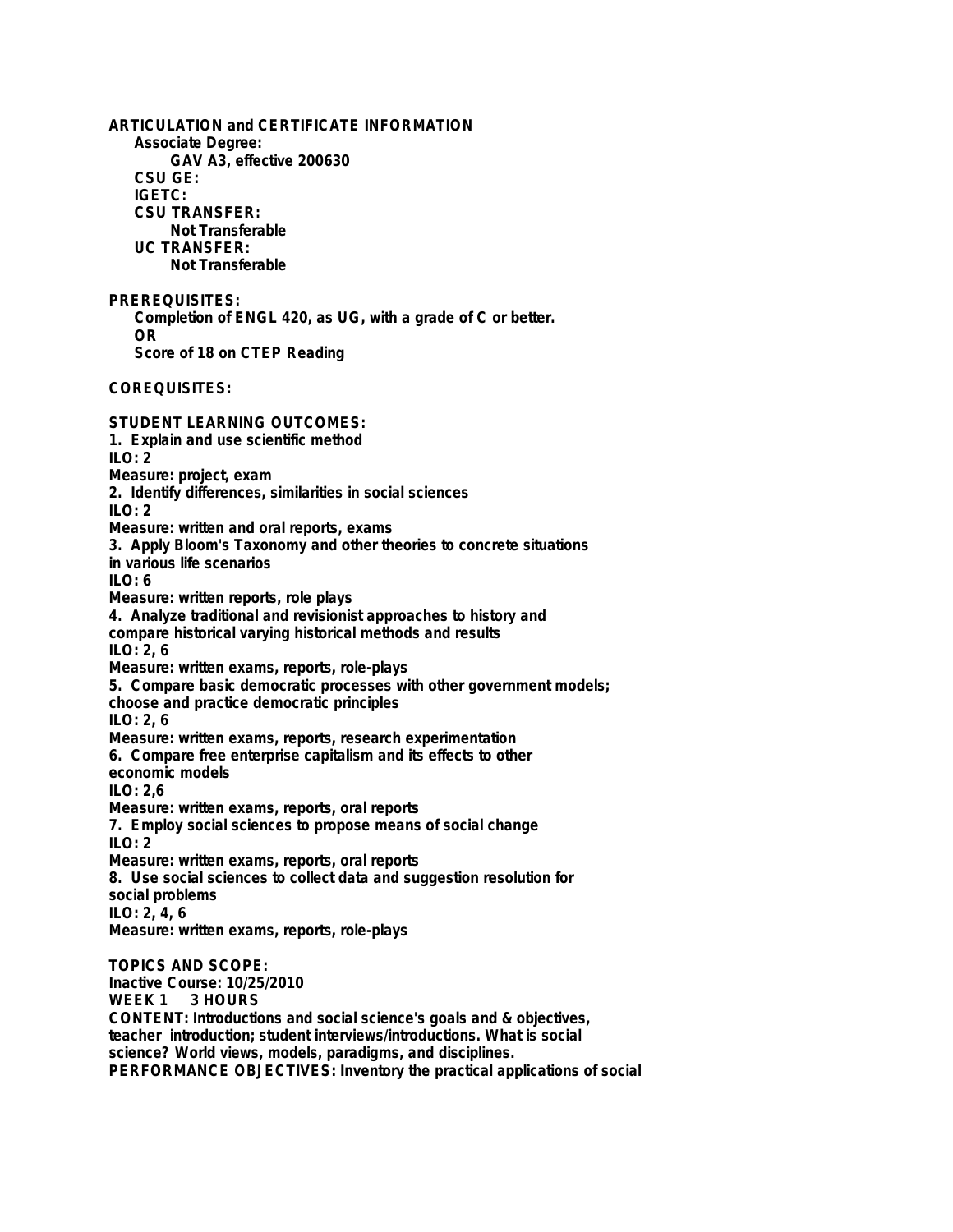**science. Define and exemplify the 6 social science disciplines with emphasis on the ones to be covered in this course. Identify communities of personal and group identification. Categorize academic, political, economic, and social uses of social sciences. Students will practice in-class note-taking skills and practice skills for approaching a text. Students will practice use of the World Wide Web and email for class. ASSIGNMENTS: Reading and writing as appropriate; identification of real-world applications of social science to life.**

#### **WEEK 2 3 HOURS**

**CONTENT: Bloom's taxonomy as a model for studying the social sciences. History of the social sciences-Progressivism's response to the excesses of capitalism and industrialization. Influence of scientific method, evolutionary theory, humanitarianism, movements for social reform & revolution.**

**PERFORMANCE OBJECTIVES: Students will identify, define, and apply Bloom's taxonomy to concrete situations. Students will explain activist origins of modern social science in a historical context of crisis & social upheaval. Analysis of social science disciplines in their different approaches to the same social issues. Students practice reading skills including skills for marking and organizing readings. ASSIGNMENTS: Reading and writing as appropriate; preparation of role**

**play. WEEK 3 3 HOURS**

**CONTENT: Social Science and the Scientific Method.**

**Examination, discussion regarding influence of the scientific method in human sciences. Science as a means for claiming credibility and legitimacy. Empirical vs. normative research. Steps in doing social science research. Experimental designs, surveys, field research. PERFORMANCE OBJECTIVES: Students will explain and evaluate the strengths and limitations of science using Bloom's taxonomy. They will evaluate domains of knowledge and human experience for which science may have little relevance. They will practice the analysis, synthesis, and evaluation of basic scientific method. Students will practice reading skills, including reading for main idea, and skills for understanding context to understand texts. Students will practice use of www and email for class assignments.**

**ASSIGNMENTS: Reading and writing as appropriate on a specific social problem and how the scientific method impacts it. Design of a social science research project/s.**

#### **WEEKS 4-7 12 HOURS**

**CONTENT: History, point of view, and memory. Lecture/discussion on an historical issue of interest to students. Inquiry into methods of history gathering and reporting; examination of the subjective and objective, traditional and revisionist, nation-state and social approaches to history. The importance of the Enlightenment and the scientific method to historians. The importance of historians to the Enlightenment and to science.**

**PERFORMANCE OBJECTIVES: Students will perform critical assessment of degree to which history is written from a "viewpoint" influenced by normative assumptions. They will compare and contrast historical experiences of at least two social groups. Students will demonstrate understanding of various ways in which history can be approached. Students will gather historical information, compare it with competing information, and assess various forms of historical memory. Students will practice questioning skills and outlining skills.**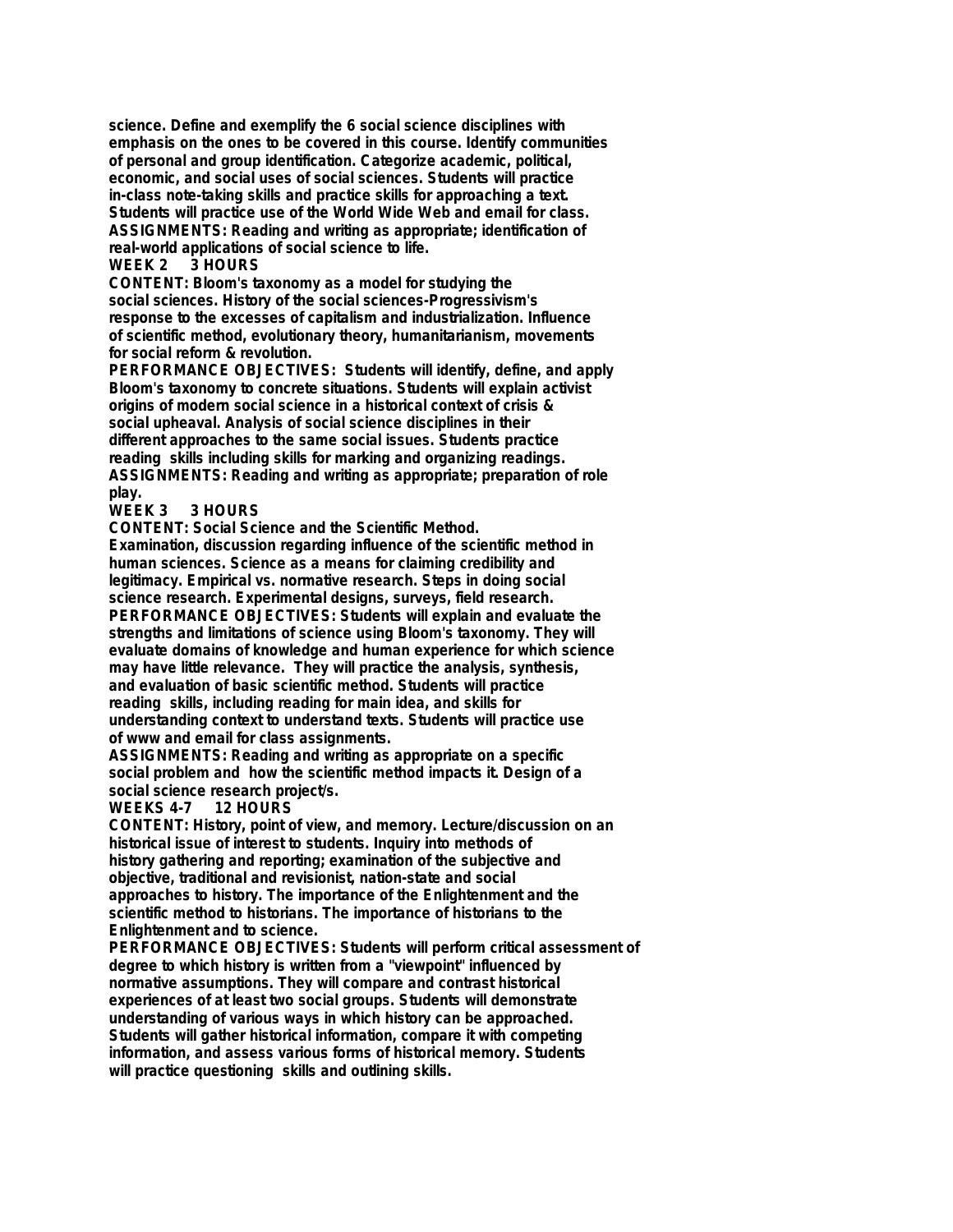**ASSIGNMENTS: Appropriate readings and writings, oral history interviewing as component of research project/s.**

**WEEKS 8-11** 

**CONTENT: Political Science: Democratic Processes and Ideologies. History, principles, & dynamics of the American democratic system. Historical & contemporary importance of political ideologies as represented in classical and modern liberalism, modern conservativism, fascism, socialism, and Marxism. Basic principles of US democracy-- American federalism, separation of powers, checks and balances, partybased constituencies and voting patterns, the electoral college, crisis in political participation-compared to other democracies and other governing structures. Role of the individual and government, vision of society, and methods for achieving change.**

**PERFORMANCE OBJECTIVES: Identify, defend/critique American democratic principles and processes. Explain the present crisis in American democratic participation as evidenced by decreasing political involvement. Demonstrate the power of "ideology." Compare and contrast various ideologies, identify key assumptions, reflect upon the merits and limitations, explain and exemplify how social and governmental policies are informed by ideology. They will diagram a continuum of governmental ideologies, from centralized to popular decision-making. Students will practice thesis statement skills so they can both recognize and write thesis statements.**

**ASSIGNMENTS: Reading and writing as appropriate. Work on research project/s.**

**WEEKS 12-16 12 HOURS**

**CONTENT: Economics--Competing Systems. Basic principles and assumptions of major economic models, and their successes and failures. Exploration of laissez-faire economics, supply and demand analysis, and macroeconomic management in an historical context. Market regulation mechanisms of all kinds. Human behavior and economic systems. Selfinterest, utilitarianism, rational decision-making, profit maximization/ minimization of loss. Fiscal and monetary policies to stimulate or curb Keynesian vs. supply side models. Historical problems of economic fluctuations and recessionary/ inflationary cycles. PERFORMANCE OBJECTIVES: Students will demonstrate understanding of basic principles and assumptions of laissez-faire economics; evaluate successes and failures of these systems and their rival economic systems. Critically assess assumptions regarding human nature, motivation, and behavior. Ability to read basic economic graphs, charts, and tables. They will contrast free market capitalism with other systems. Students will practice reading skills using quantitative information pertinent to the Social Sciences.**

**ASSIGNMENTS: Reading and writing as appropriate. WEEK 17 3 HOURS**

**CONTENT: Review for final exam. Social science as means for change. Brief consideration of interdisciplinary and postmodern models of social science. Employment opportunities in the social sciences. PERFORMANCE OBJECTIVES: Students will detail and explain origins of social sciences as Enlightenment-inspired desire for material progress, human advancement, and the alleviation of suffering and ignorance. They will demonstrate understanding of the uses of social science to bring about social change. They will identify and consider social science as a means to long term career goals. Students will assess, list, categorize, and evaluate skills learned in this class.**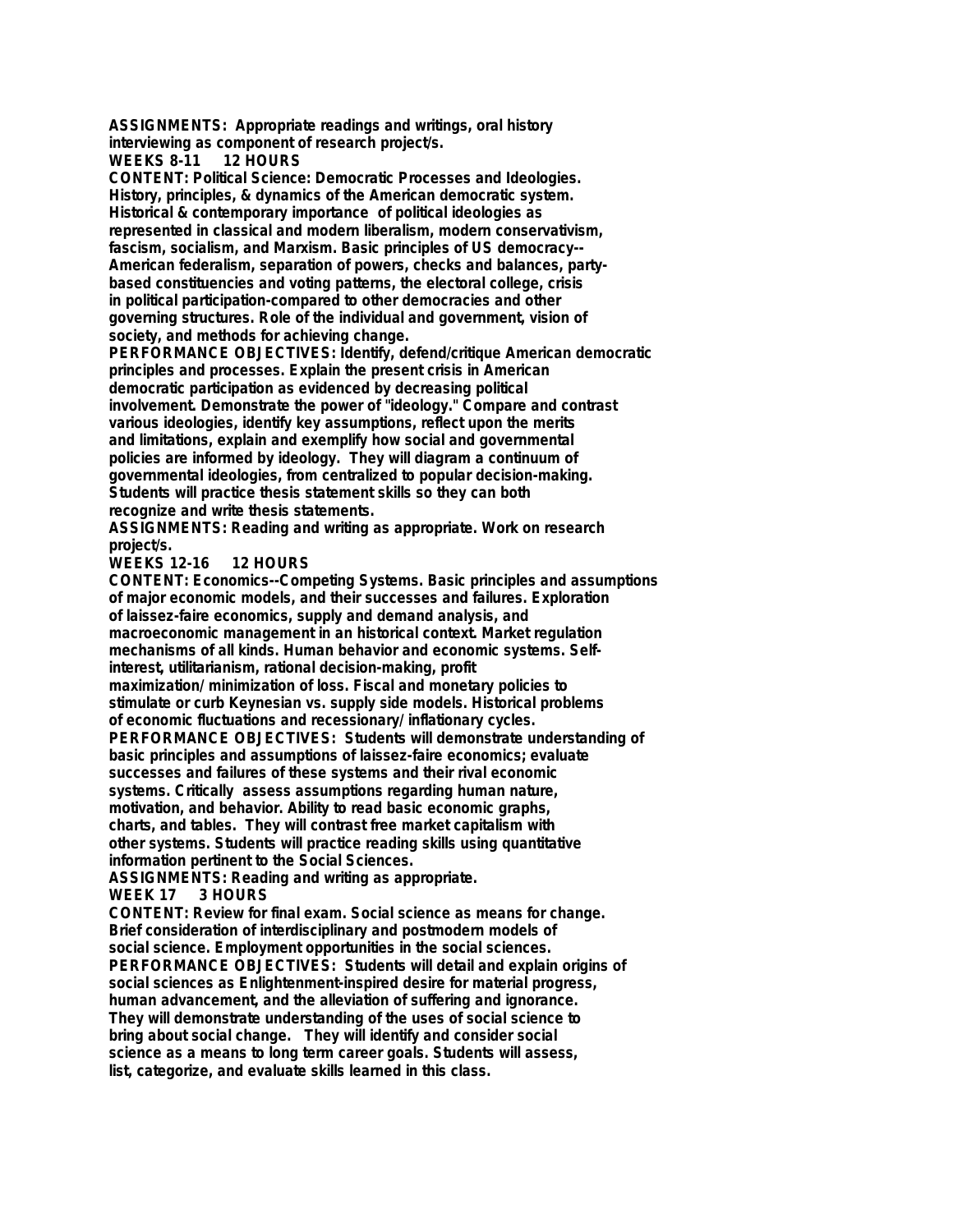**ASSIGNMENTS: Prepare for final exam. WEEK 18 2 HOURS Final exam Included in content section.**

**METHODS OF INSTRUCTION: Lecture, student panels, role plays, field work, research projects, self-reflection, films and videos, online assignments and exercises. METHODS OF EVALUATION: The types of writing assignments required: Written homework Reading reports Essay exams Term papers The problem-solving assignments required: Field work The types of skill demonstrations required: Class performance Field work The types of objective examinations used in the course: Multiple choice Completion Other category: None The basis for assigning students grades in the course: Writing assignments: Problem-solving demonstrations: 10% - 20%** Skill demonstrations: 10% - 30%<br>Objective examinations: 10% - 30% **Objective examinations: 10% - 30% Other methods of evaluation:** 

## **REPRESENTATIVE TEXTBOOKS:**

**Dye, Thomas. "Power and Society: An Introduction to the Social Sciences", Wadsworth Publishing Company, 2004 Markman, Roberta. "Ten Steps to Writing the Research Paper", Barron's Educational Series, 1989 or other appropriate college level text. Reading level of text: 13th grade level. Verified by: L. Halper and J. Lyon Other Materials Required to be Purchased by the Student: notebook, web**

**and email access**

**SUPPLEMENTAL DATA: Basic Skills: N Classification: A Noncredit Category: Y Cooperative Education: Program Status: 2 Stand-alone Special Class Status: N CAN: CAN Sequence: CSU Crosswalk Course Department: CSU Crosswalk Course Number: Prior to College Level: Y Non Credit Enhanced Funding: N Funding Agency Code: Y**